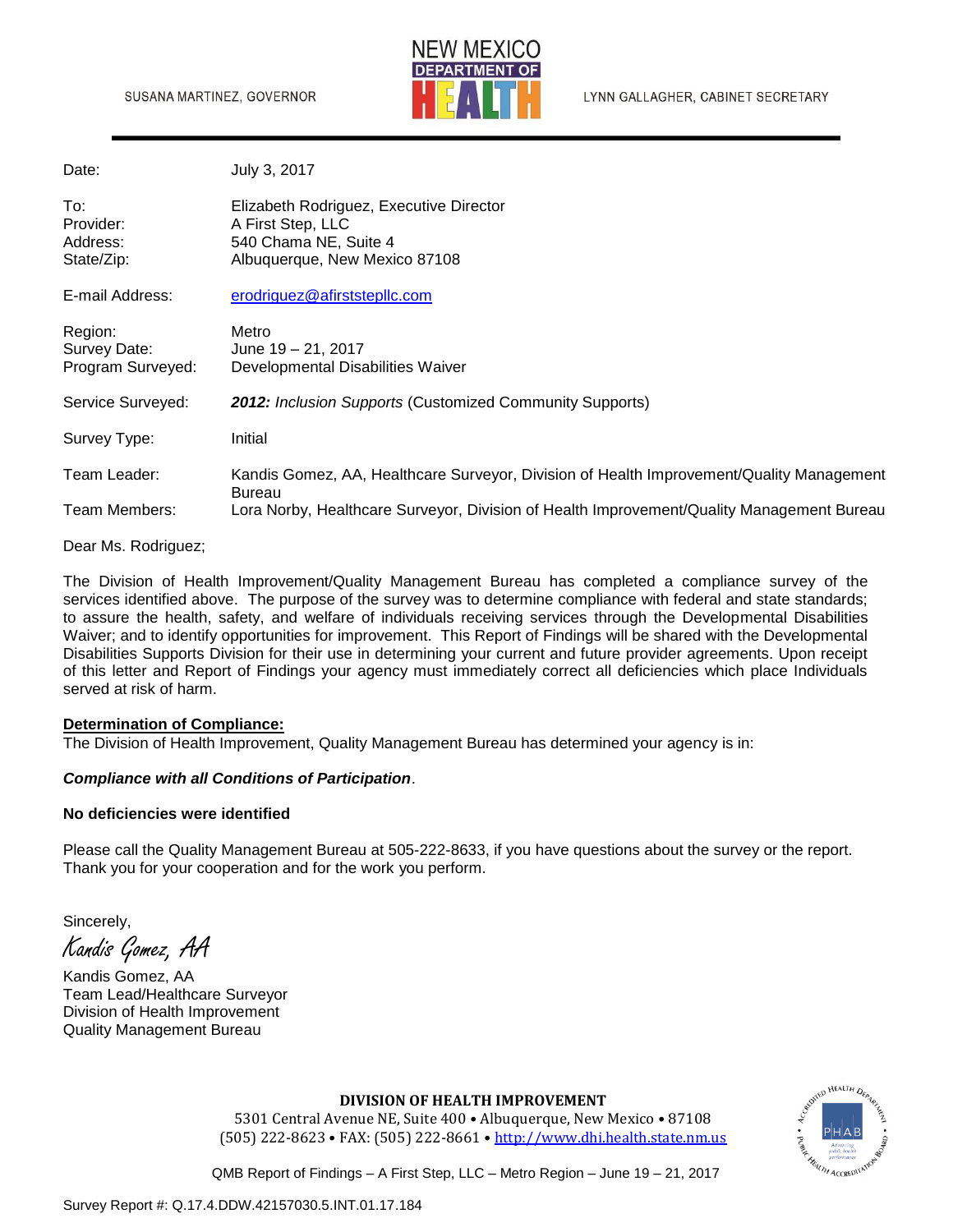| <b>Survey Process Employed:</b>           |                                                                                    |                                                                                    |  |
|-------------------------------------------|------------------------------------------------------------------------------------|------------------------------------------------------------------------------------|--|
| <b>Administrative Review Start Date:</b>  | June 19, 2017                                                                      |                                                                                    |  |
| Contact:                                  | A First Step, LLC<br>Elizabeth Rodriguez, Executive Director / Service Coordinator |                                                                                    |  |
|                                           | <b>DOH/DHI/QMB</b><br>Kandis Gomez, AA, Team Lead/Healthcare Surveyor              |                                                                                    |  |
| On-site Entrance Conference Date:         | June 20, 2017                                                                      |                                                                                    |  |
| Present:                                  | A First Step, LLC                                                                  | Elizabeth Rodriguez, Executive Director / Service Coordinator                      |  |
|                                           | <b>DOH/DHI/QMB</b>                                                                 | Kandis Gomez, AA, Team Lead/Healthcare Surveyor<br>Lora Norby, Healthcare Surveyor |  |
| <b>Exit Conference Date:</b>              | June 21, 2017                                                                      |                                                                                    |  |
| Present:                                  | A First Step, LLC                                                                  | Elizabeth Rodriguez, Executive Director / Service Coordinator                      |  |
|                                           | <b>DOH/DHI/QMB</b>                                                                 | Kandis Gomez, AA, Team Lead/Healthcare Surveyor<br>Lora Norby, Healthcare Surveyor |  |
| <b>Administrative Locations Visited</b>   | Number:                                                                            | 1                                                                                  |  |
| <b>Total Sample Size</b>                  | Number:                                                                            | 1                                                                                  |  |
|                                           | Number                                                                             | 0 - Jackson Class Members<br>1 - Non-Jackson Class Members                         |  |
|                                           |                                                                                    | 1 - Customized Community Supports                                                  |  |
| Persons Served Records Reviewed           | Number:                                                                            | 1                                                                                  |  |
| Persons Served Interviewed                | Number:                                                                            | 1                                                                                  |  |
| Direct Support Personnel Interviewed      | Number:                                                                            | 1                                                                                  |  |
| Direct Support Personnel Records Reviewed | Number:                                                                            | $\overline{2}$                                                                     |  |
| Service Coordinator Records Reviewed      | Number:                                                                            | 1 (Executive Director also performs duties as a<br>Service Coordinator)            |  |
| Administrative Interviews                 | Number:                                                                            | 1                                                                                  |  |
|                                           |                                                                                    |                                                                                    |  |

Administrative Processes and Records Reviewed:

- Medicaid Billing/Reimbursement Records for all Services Provided
- Accreditation Records
- Oversight of Individual Funds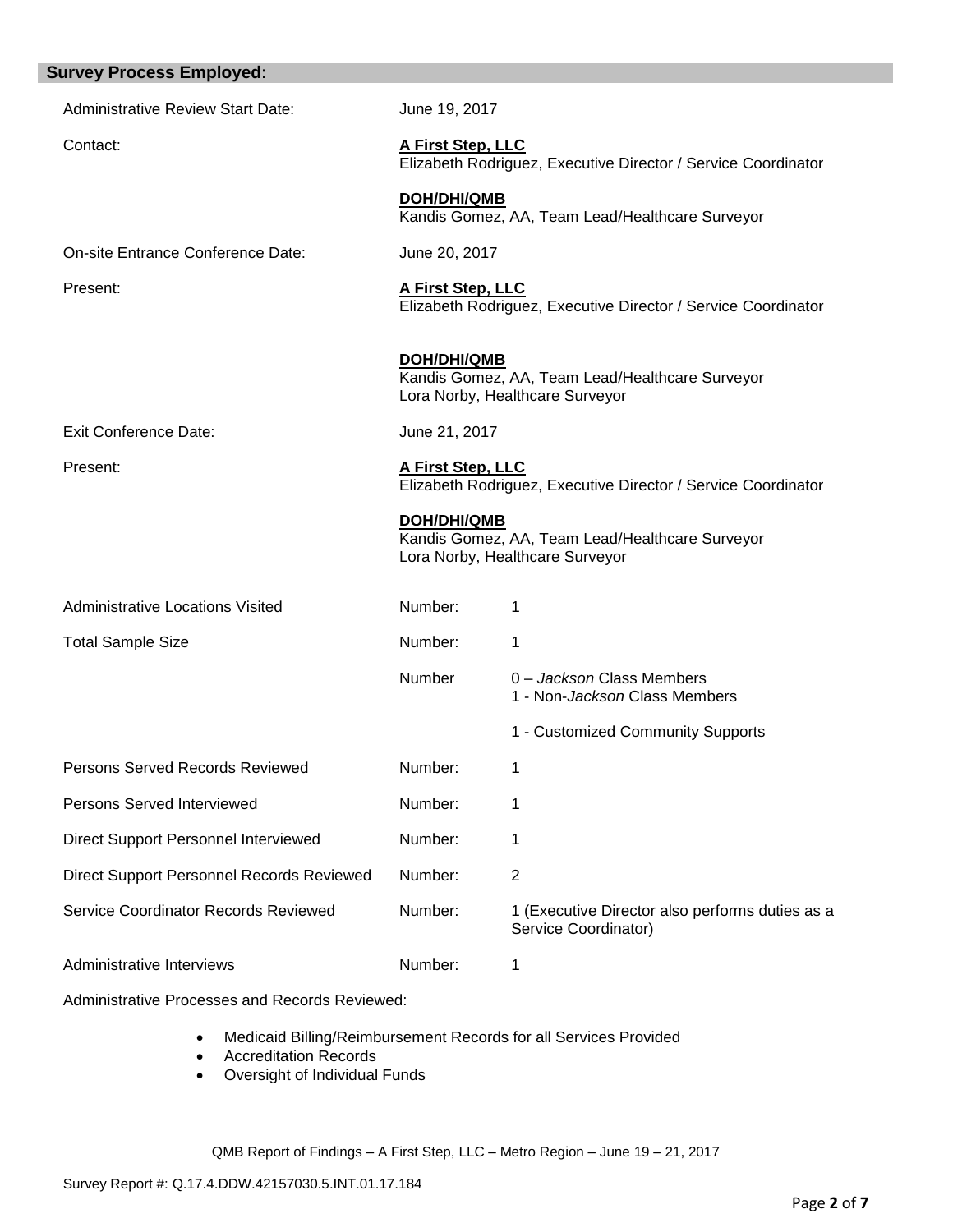- Individual Medical and Program Case Files, including, but not limited to:
	- o Individual Service Plans
	- o Progress on Identified Outcomes
	- o Healthcare Plans
	- o Medication Administration Records
	- o Medical Emergency Response Plans
	- o Therapy Evaluations and Plans
	- o Healthcare Documentation Regarding Appointments and Required Follow-Up
	- o Other Required Health Information
- Internal Incident Management Reports and System Process / General Events Reports
- Personnel Files, including nursing and subcontracted staff
- Staff Training Records, Including Competency Interviews with Staff
- Agency Policy and Procedure Manual
- **Caregiver Criminal History Screening Records**
- Consolidated Online Registry/Employee Abuse Regis
- Evacuation Drills of Residences and Service Locations
- Quality Assurance / Improvement Plan
- CC: Distribution List: DOH Division of Health Improvement
	- DOH Developmental Disabilities Supports Division
		- DOH Office of Internal Audit

HSD - Medical Assistance Division

MFEAD – NM Attorney General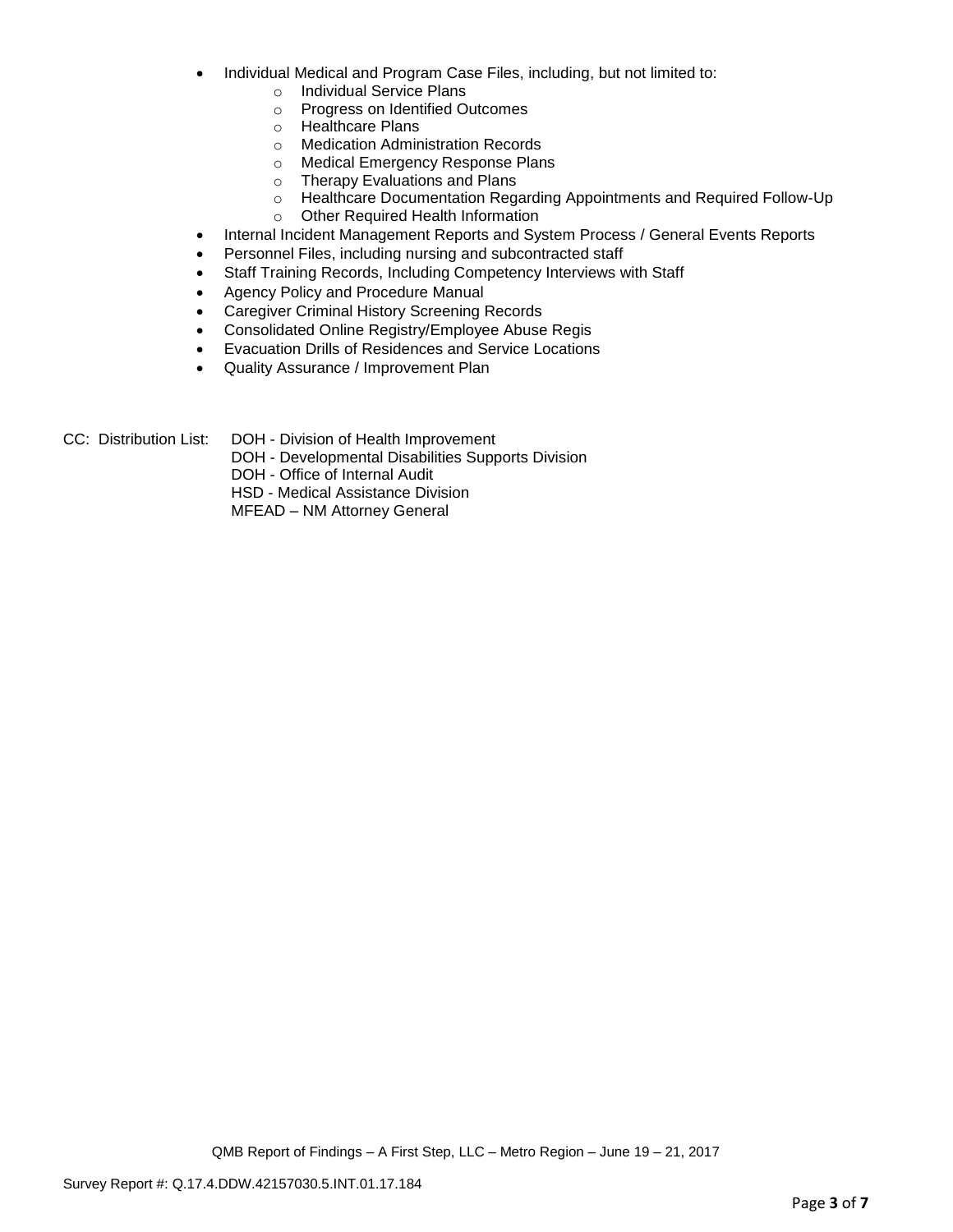## **Department of Health, Division of Health Improvement QMB Determination of Compliance Process**

The Division of Health Improvement, Quality Management Bureau (QMB) surveys compliance of the Developmental Disabilities Waiver (DDW) standards and state and federal regulations. QMB has grouped the CMS assurances into five Service Domains: Level of Care; Plan of Care; Qualified Providers; Health, Welfare and Safety; and Administrative Oversight (note that Administrative Oversight listed in this document is not the same as the CMS assurance of Administrative Authority. Used in this context it is related to the agency's operational policies and procedures, Quality Management system and Medicaid billing and reimbursement processes.)

The QMB Determination of Compliance process is based on provider compliance or non-compliance with standards and regulations identified in the QMB Report of Findings. All deficiencies (non-compliance with standards and regulations) are identified and cited as either a Standard level deficiency or a Condition of Participation level deficiency in the QMB Reports of Findings. All deficiencies require corrective action when non-compliance is identified.

Within the QMB Service Domains there are fundamental regulations, standards, or policies with which a provider must be in essential compliance in order to ensure the health and welfare of individuals served known as Conditions of Participation (CoPs).

The Determination of Compliance for each service type is based on a provider's compliance with CoPs in the following Service Domains.

Case Management Services *(Four Service Domains)*:

- Plan of Care: ISP Development & Monitoring
- Level of Care
- Qualified Providers
- Health, Safety and Welfare

Community Living Supports / Inclusion Supports *(Three Service Domains)*:

- Service Plans: ISP Implementation
- Qualified Provider
- Health, Safety and Welfare

## **Conditions of Participation (CoPs)**

A CoP is an identified fundamental regulation, standard, or policy with which a provider must be in compliance in order to ensure the health and welfare of individuals served. CoPs are based on the Centers for Medicare and Medicaid Services, Home and Community-Based Waiver required assurances. A provider must be in compliance with CoPs to participate as a waiver provider.

QMB surveyors use professional judgment when reviewing the critical elements of each standard and regulation to determine when non-compliance with a standard level deficiency rises to the level of a CoP out of compliance. Only some deficiencies can rise to the level of a CoP (See the next section for a list of CoPs). The QMB survey team analyzes the relevant finding in terms of scope, actual harm or potential for harm, unique situations, patterns of performance, and other factors to determine if there is the potential for a negative outcome which would rise to the level of a CoP. A Standard level deficiency becomes a CoP out of compliance when the team's analysis establishes that there is an identified potential for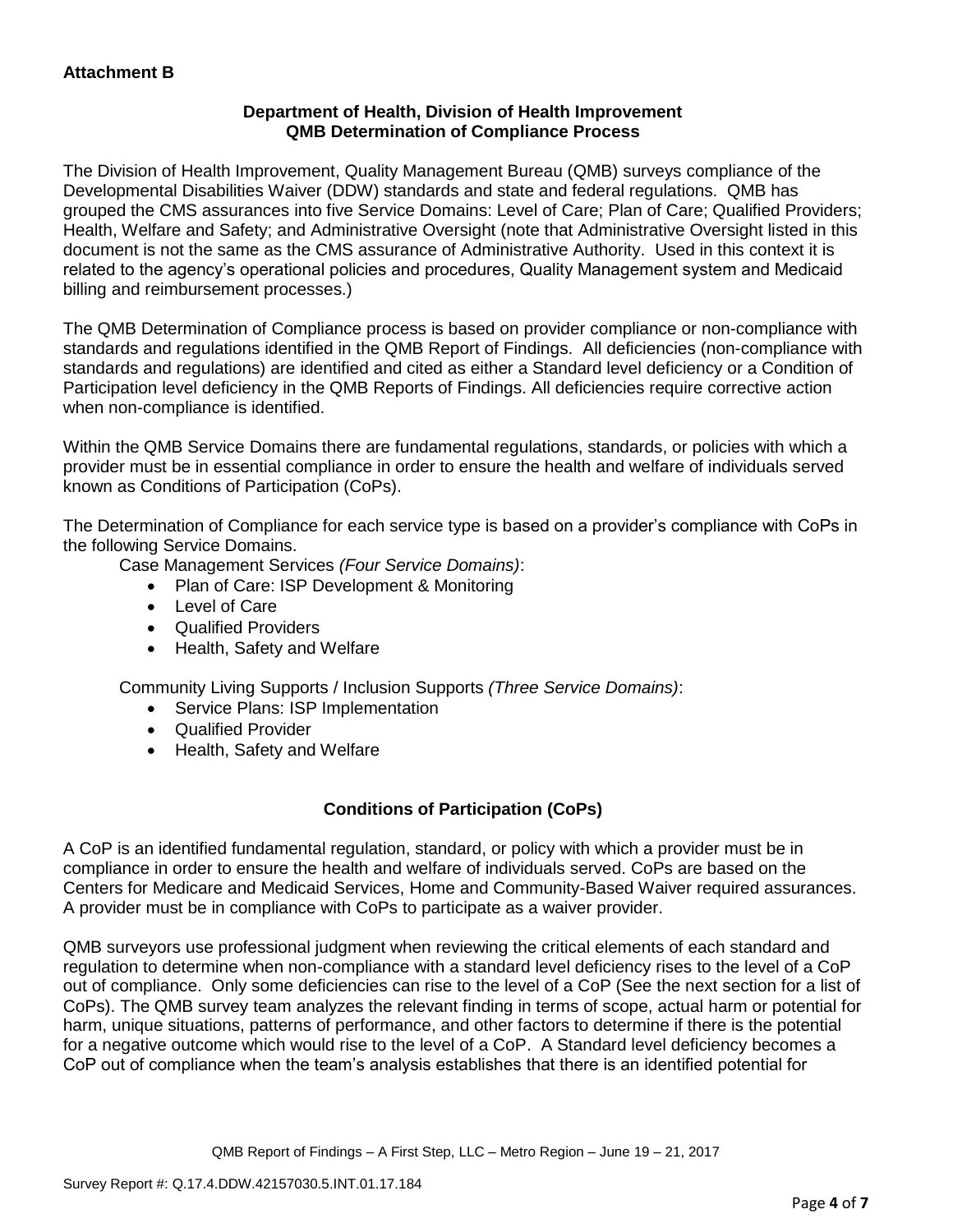significant harm or actual harm. It is then cited as a CoP out of compliance. If the deficiency does not rise to the level of a CoP out of compliance, it is cited as a Standard Level Deficiency.

The Division of Health Improvement (DHI) and the Developmental Disabilities Supports Division (DDSD) collaborated to revise the current Conditions of Participation (CoPs). There are seven Conditions of Participation in which providers must be in compliance.

## **CoPs and Service Domains for Case Management Supports are as follows:**

## **Service Domain: Plan of Care ISP Development & Monitoring**

Condition of Participation:

1. **Individual Service Plan (ISP) Creation and Development**: Each individual shall have an ISP. The ISP shall be developed in accordance with DDSD regulations and standards and is updated at least annually or when warranted by changes in the individual's needs.

Condition of Participation:

2. **ISP Monitoring and Evaluation:** The Case Manager shall ensure the health and welfare of the individual through monitoring the implementation of ISP desired outcomes.

## **Service Domain: Level of Care**

Condition of Participation:

3. **Level of Care**: The Case Manager shall complete all required elements of the Long Term Care Assessment Abstract (LTCAA) to ensure ongoing eligibility for waiver services.

## **CoPs and Service Domain for ALL Service Providers is as follows:**

#### **Service Domain: Qualified Providers**

Condition of Participation:

4. **Qualified Providers**: Agencies shall ensure support staff has completed criminal background screening and all mandated trainings as required by the DDSD.

## *CoPs and Service Domains for Living Supports and Inclusion Supports are as follows:*

## **Service Domain: Service Plan: ISP Implementation**

Condition of Participation:

5. **ISP Implementation**: Services provided shall be consistent with the components of the ISP and implemented to achieve desired outcomes / action step.

## **Service Domain: Health, Welfare and Safety**

Condition of Participation:

6. **Individual Health, Safety and Welfare: (Safety)** Individuals have the right to live and work in a safe environment.

Condition of Participation:

7. **Individual Health, Safety and Welfare (Healthcare Oversight)**: The provider shall support individuals to access needed healthcare services in a timely manner. Nursing, healthcare services and healthcare oversight shall be available and provided as needed to address individuals' health, safety and welfare.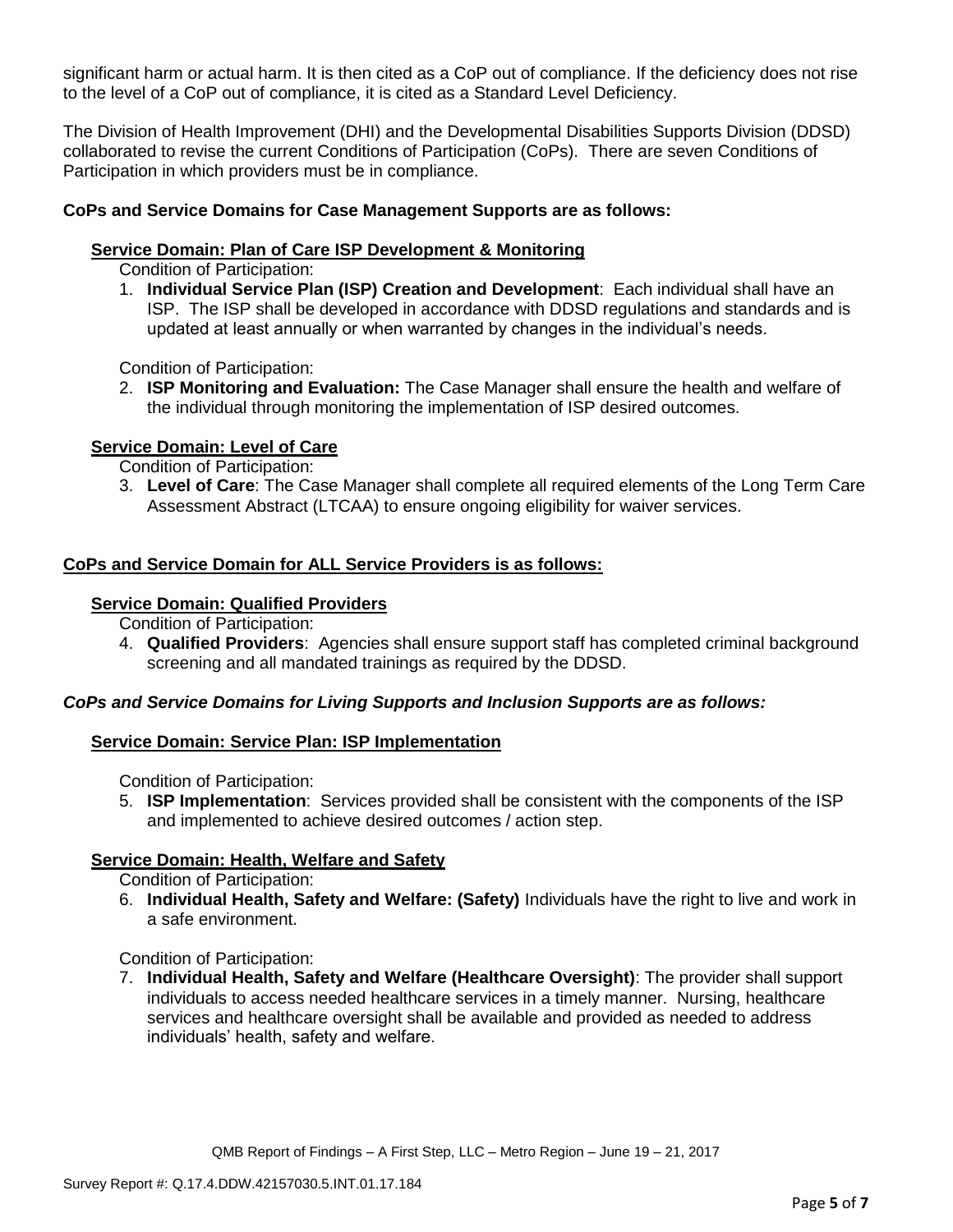## **QMB Determinations of Compliance**

## Compliance with Conditions of Participation

The QMB determination of *Compliance with Conditions of Participation* indicates that a provider is in compliance with all Conditions of Participation, (CoP). The agency has obtained a level of compliance such that there is a minimal potential for harm to individuals' health and safety. To qualify for a determination of Compliance with Conditions of Participation, the provider must be in compliance with all Conditions of Participation in all relevant Service Domains. The agency may also have Standard level deficiencies (deficiencies which are not at the condition level) out of compliance in any of the Service Domains.

## Partial-Compliance with Conditions of Participation

The QMB determination of *Partial-Compliance with Conditions of Participation* indicates that a provider is out of compliance with Conditions of Participation in one (1) to two (2) Service Domains. The agency may have one or more Condition level tags within a Service Domain. This partialcompliance, if not corrected, may result in a serious negative outcome or the potential for more than minimal harm to individuals' health and safety. The agency may also have Standard level deficiencies (deficiencies which are not at the condition level) in any of the Service Domains.

Providers receiving a repeat determination of Partial-Compliance for repeat deficiencies at the level of a Condition in any Service Domain may be referred by the Quality Management Bureau to the Internal Review Committee (IRC) for consideration of remedies and possible actions or sanctions.

## Non-Compliance with Conditions of Participation

The QMB determination of *Non-Compliance with Conditions of Participation* indicates a provider is significantly out of compliance with Conditions of Participation in multiple Service Domains. The agency may have one or more Condition level tags in each of 3 relevant Service Domains and/or 6 or more Condition of Participation level deficiencies overall, as well as widespread Standard level deficiencies identified in the attached QMB Report of Findings and requires implementation of a Plan of Correction.

This non-compliance, if not corrected, may result in a serious negative outcome or the potential for more than minimal harm to individuals' health and safety. The agency may also have Standard level deficiencies (deficiencies which are not at the condition level) in any of the Service Domains

Providers receiving a repeat determination of Non-Compliance will be referred by Quality Management Bureau to the Internal Review Committee (IRC) for consideration of remedies and possible actions or sanctions.